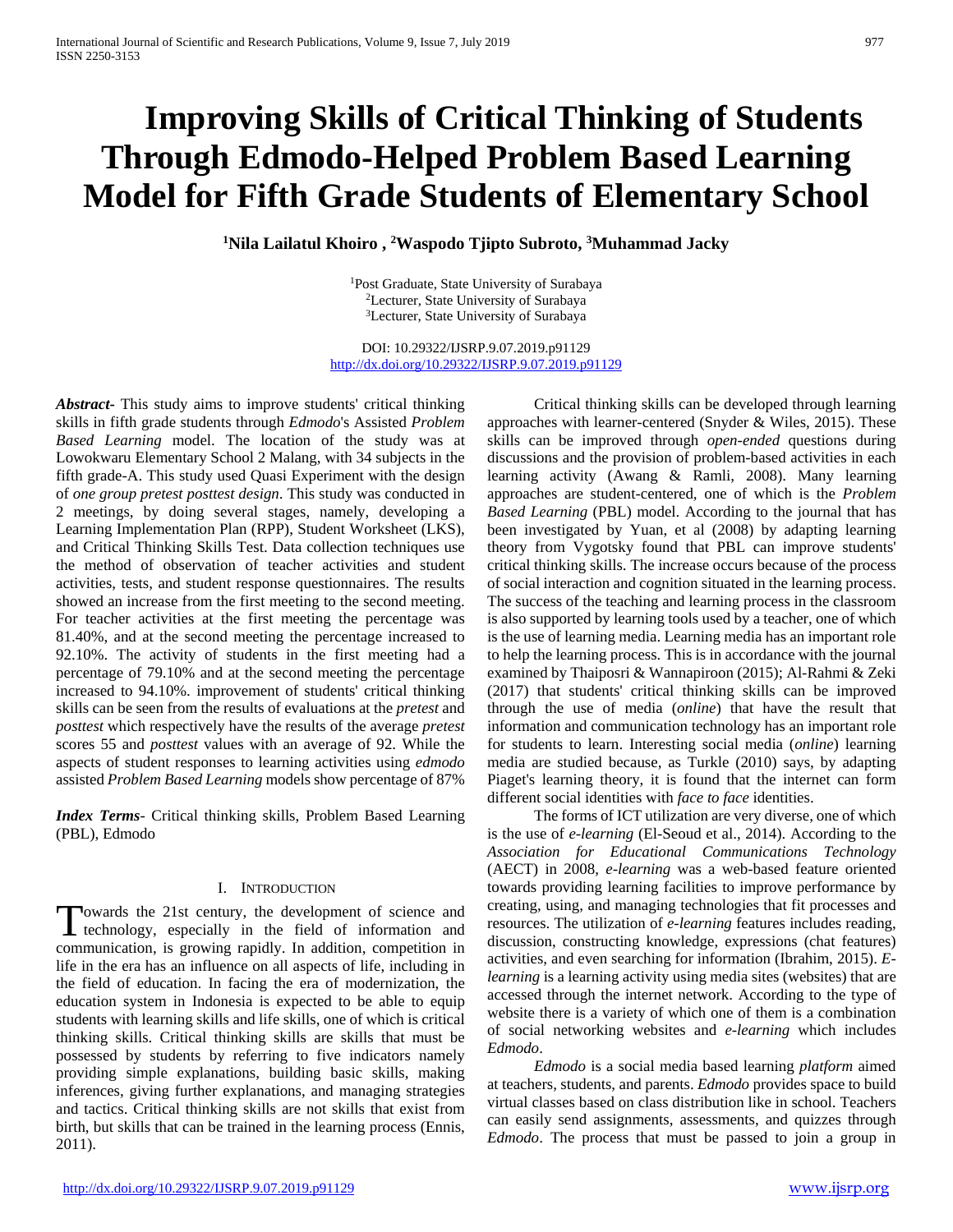*Edmodo* is to use or enter the code that is owned by the teacher. The application of *Edmodo*-based *e-learning* still requires teachers as *scaffolding* to set values in the learning process (Setyowati, 2017).

 Quoted from the results of interviews conducted by researchers at one of the VA class teachers at Lowokwaru Elementary School 2 Malang on August 24, 2018, Farid Pribadi stated that Lowokwaru 2 Elementary School Malang was one of the schools in Malang City based on Adiwiyata, so that it had potential support, one of which is in the development of learning media. All classes are equipped with LCDs and projectors that can be used to support IT-based learning. In addition, teachers and students are also familiar with technology and there are also computer laboratories and intranet network facilities that can be used in learning. However, the use of computer labs is still not optimal, this is because these laboratories are often used for ICT learning and their use in daily thematic learning is very rare.

 Things that can support other learning are gadgets owned by teachers that can actually be used as support in creative and innovative media design for learning, however, in reality the teachers have not been able to utilize some of the gadgets they have. Teachers often access through standard applications, for example Microsoft Word or Microsoft Power Point which are used to present material and practice questions to students in learning. This results in students still having difficulty in concretizing abstract concepts. Another problem that was found was that students in V-A class in answering questions from the teacher were still fixated in text or books, so when the teacher gave the *Out of the Box* questions the students still looked confused.

 If observed, the statement of one of the teachers interviewed was that the facilities and infrastructure contained in the school were adequate, but in application and utilization still needed innovation or development. Therefore in this study we will try to develop *edmodo*-based *e-learning* in problem-based learning to improve critical thinking skills of fifth grade students.

#### II. METHOD

 This study uses a type of quantitative research. The location of the research is in Lowokwaru Elementary School 2 Malang. The research subjects were V-A class teachers and V-A grade students at Lowokwaru 2 Elementary School Malang with a total of 34 students. This research was carried out in a collaborative form between researchers and classroom teachers. The research design used was *one group pretest posttest design*. The design of this study will use one group which will be observed at the *pretest* (O1) stage which is then followed by giving certain treatments (X) and *posttest* (O2). The *one-group pretest-posttest design* can be written in the form:

# *O1* **X** *O2*

Information:

*O1* = initial test (*pretest*) to find out students' critical thinking skills

*O2* = final test (*posttest*) to find out students' critical thinking skills

*X* = treatment of learning by using *edmodo*-based *elearning* in problem-based learning

 Data collection techniques use the method of observation of teacher activities and student activities, tests, and student response questionnaires. Data collection techniques in the form of tests are prepared to analyze the improvement of students' critical thinking skills and are given at the beginning and end of learning. The data collection tool uses an evaluation sheet. The questions on the evaluation sheet are adjusted to the learning indicators provided by the teacher.

#### III. RESULT AND DISCUSSION

#### **Result**

 The following will be explained about the results and discussion of quantitative research conducted by researchers with the title "Improving Students' Critical Thinking Skills Through *Edmodo*'s Assisted *Problem Based Learning* Model for Class V Elementary School Students". This study uses Quasi Experiment with the design of *one group pretest posttest design* to obtain data about teacher activities, student activities, increase tests of critical thinking skills, and student responses.

1. Implementation of RPP in Teacher Activities

The following is a table of implementation of lesson plans by the teacher:

| <b>Meeting</b> | <b>Teacher Activity Average</b><br><b>Score</b> | <b>Percentage of Teacher</b><br><b>Activity</b> | Category  |  |  |
|----------------|-------------------------------------------------|-------------------------------------------------|-----------|--|--|
|                | 4.07                                            | 81.40%                                          | Good      |  |  |
|                | 4.60                                            | 92.10 %                                         | Very Good |  |  |
| Average        | 4.33                                            | 86.75 %                                         | Very Good |  |  |

**Table 1. Teacher Activity Data**

 Based on Table 1 it is shown that learning with *edmodo*based *e-learning* in PBL models to improve students' critical thinking skills is carried out in a very good category. The data shows the percentage of learning feasibility in each meeting containing preliminary activities, core activities, and closing activities which were assessed by two observers. At the 1st meeting, the final average score was 4.07 with the percentage of suitability of the two observers' assessment amounting to 81.4%. While at the 2nd meeting the final average score is 4.60 with the percentage of appraisal of the two observers equaling 92.1%.

2. Student Activity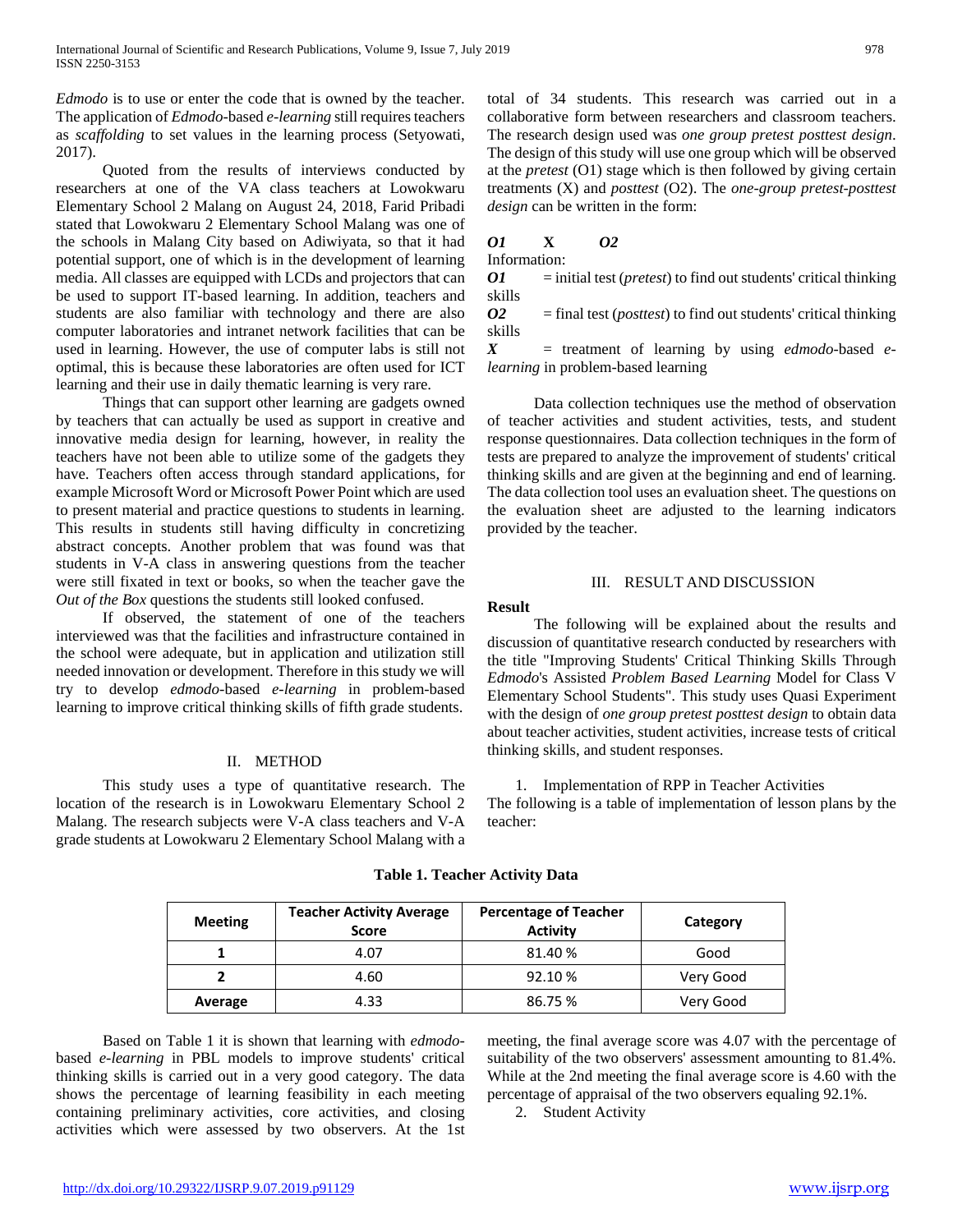| <b>Meeting</b> | <b>Average Student Activity</b><br><b>Score</b> | Percentage of Activity of<br><b>Students</b> | Category  |  |
|----------------|-------------------------------------------------|----------------------------------------------|-----------|--|
|                | 3.95                                            | 79.10 %                                      | Good      |  |
|                | 4.72                                            | 94.54 %                                      | Very Good |  |
| Average        | 4.33                                            | 85.45 %                                      | Good      |  |

# **Table 2. Student Activity**

 Based on Table 2, it is shown that in general the activities of students observed in each meeting recorded by two observers during the learning process are considered Good. At the 1st meeting, the final average score of activity was 3.95 with a percentage of two observers matching 79.10%. While at the second meeting the final average score was 4.72 with the percentage of appraisal of the two observers equaling 94.54%.

3. Test of Critical Thinking Skills

| <b>Student</b>    | <b>Pretest</b>  |                         | <b>Posttest</b> |           | <b>Enhancement</b> |             |  |
|-------------------|-----------------|-------------------------|-----------------|-----------|--------------------|-------------|--|
|                   | <b>Score</b>    | Category                | <b>Score</b>    | Category  | G                  | Category    |  |
| 1.                | 54              | Not completed           | 93              | Completed | 0.85               | High        |  |
| 2.                | 60              | Not completed           | 83              | Completed | 0.58               | Medium      |  |
| 3.                | 50              | Not completed           | 100             | Completed | 1.00               | High        |  |
| 4.                | 60              | Not completed           | 100             | Completed | 1.00               | High        |  |
| 5.                | $\overline{52}$ | Not completed           | 93              | Completed | 0.86               | High        |  |
| 6.                | 40              | Not completed           | 97              | Completed | 0.95               | High        |  |
| 7.                | $\overline{52}$ | Not completed           | 87              | Completed | 0.73               | High        |  |
| 8.                | $\overline{55}$ | Not completed           | 100             | Completed | 1.00               | High        |  |
| 9.                | 64              | Not completed           | 97              | Completed | 0.92               | High        |  |
| 10.               | 60              | Not completed           | 100             | Completed | 1.00               | High        |  |
| 11.               | $\overline{52}$ | Not completed           | 100             | Completed | 1.00               | High        |  |
| 12.               | 46              | Not completed           | 93              | Completed | 0.86               | High        |  |
| $\overline{13}$ . | 46              | Not completed           | 100             | Completed | 1.00               | High        |  |
| 14.               | 60              | Not completed           | 90              | Completed | 0.75               | High        |  |
| 15.               | 62              | Not completed           | 83              | Completed | 0.56               | Medium      |  |
| $\overline{16}$   | $\overline{60}$ | Not completed           | 87              | Completed | 0.68               | Medium      |  |
| 17.               | $\overline{52}$ | Not completed           | 80              | Completed | 0.62               | Medium      |  |
| 18.               | 54              | Not completed           | 90              | Completed | 0.78               | High        |  |
| 19.               | 40              | Not completed           | 87              | Completed | 0.78               | High        |  |
| 20.               | 52              | Not completed           | 100             | Completed | 1.00               | High        |  |
| 21.               | 60              | Not completed           | 86              | Completed | 0.65               | Medium      |  |
| 22.               | $\overline{50}$ | Not completed           | 87              | Completed | 0.54               | Medium      |  |
| 23.               | 50              | Not completed           | 93              | Completed | 0.86               | High        |  |
| 24.               | 55              | Not completed           | 97              | Completed | 0.93               | High        |  |
| 25.               | 60              | Not completed           | 83              | Completed | 0.58               | Medium      |  |
| 26.               | 46              | Not completed           | 80              | Completed | 0.63               | Medium      |  |
| 27.               | 54              | Not completed           | 93              | Completed | 0.85               | High        |  |
| 28.               | $\overline{52}$ | Not completed           | 100             | Completed | 1.00               | High        |  |
| 29.               | $\overline{55}$ | Not completed           | 93              | Completed | 0.84               | High        |  |
| 30.               | 68              | Not completed           | 100             | Completed | 1.00               | High        |  |
| 31.               | 55              | Not completed           | 87              | Completed | 0.71               | High        |  |
| $\overline{32}$ . | 46              | Not completed           | 87              | Completed | 0.76               | High        |  |
| 33.               | $\overline{55}$ | Not completed           | 97              | Completed | 0.93               | High        |  |
| 34.               | 58              | Not completed           | 100<br>92       | Completed | 1.00               | High        |  |
| <b>Average</b>    | 55              | <b>Not</b><br>completed |                 | Completed | 0.82               | <b>High</b> |  |

# **Table 3. Test of Critical Thinking Skills**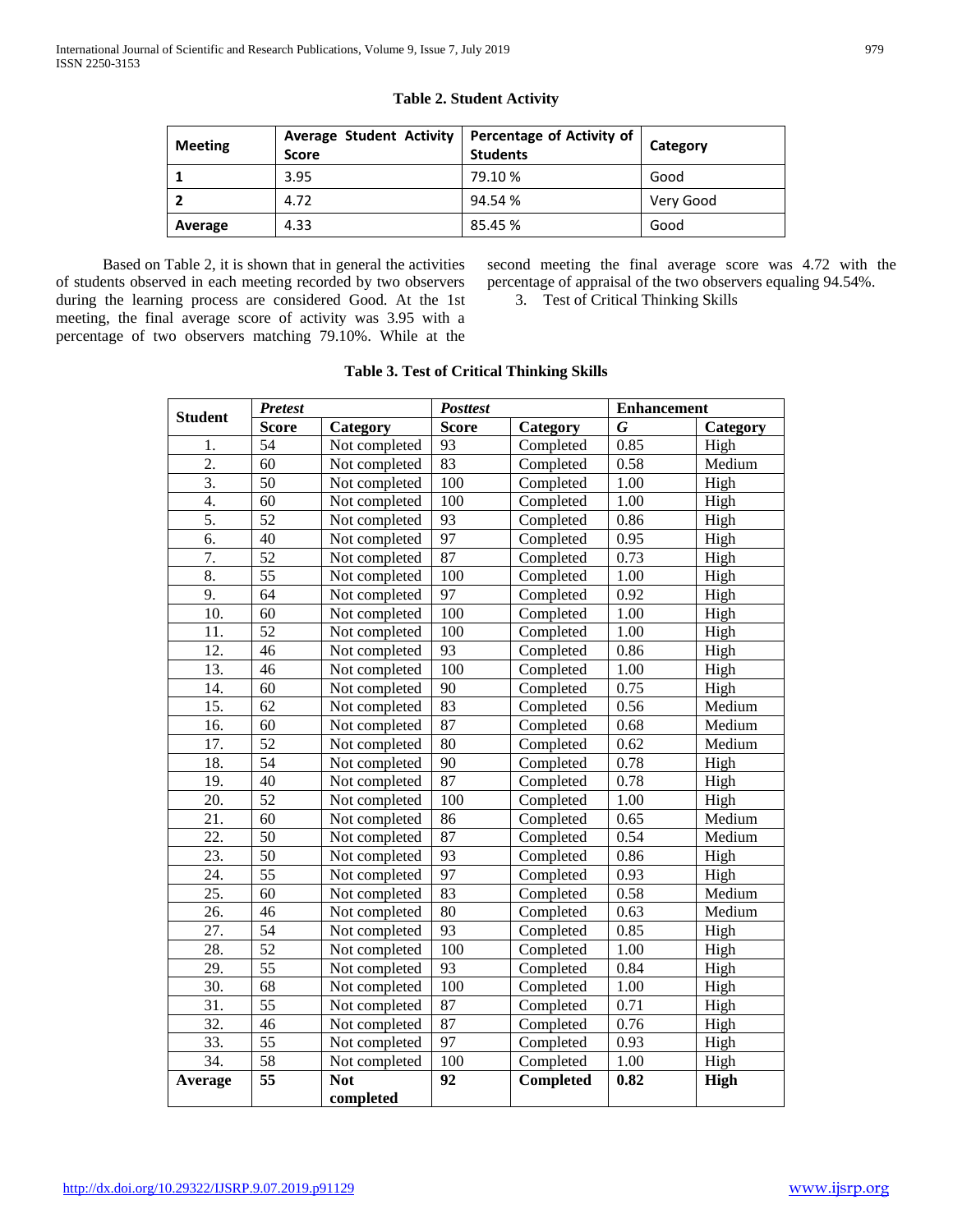International Journal of Scientific and Research Publications, Volume 9, Issue 7, July 2019 980 ISSN 2250-3153

 Based on Table 3, it was shown that the average value of the students' critical thinking skills at *pretest* was 55 with the Not Completed category, while at the *posttest* it was 92 with the Completed category. Based on these two data there is an increase in the average value of students' critical thinking skills before and after the implementation of *edmodo*-based *e-learning* in problem-based learning. Increased critical thinking skills of High category students with an average score of n-gain of 0.82.

### 4. Student Response

### **Table 4. Student Response**

| <b>Stude</b>  | <b>Questionnaire Indicator</b> |                          |                         |                         |                |                |                |                | $\Sigma$ TSEV | $\Sigma$ s_max |
|---------------|--------------------------------|--------------------------|-------------------------|-------------------------|----------------|----------------|----------------|----------------|---------------|----------------|
| $\mathbf{nt}$ | $\mathbf{1}$                   | $\boldsymbol{2}$         | $\overline{\mathbf{3}}$ | $\overline{\mathbf{4}}$ | 5              | 6              | $\overline{7}$ | $\bf 8$        |               |                |
| 1.            | 5                              | 5                        | 5                       | 5                       | $\overline{4}$ | $\overline{4}$ | $\overline{4}$ | 5              | 37            | 40             |
| 2.            | 5                              | $\mathfrak s$            | $\overline{4}$          | 5                       | $\mathfrak{S}$ | $\overline{4}$ | $\overline{4}$ | 5              | 37            | 40             |
| 3.            | $\mathfrak s$                  | 5                        | 5                       | $\overline{4}$          | 5              | $\overline{4}$ | $\overline{4}$ | 5              | 37            | 40             |
| 4.            | 5                              | $\overline{4}$           | $\overline{4}$          | $\sqrt{5}$              | $\overline{4}$ | 5              | 5              | 5              | 37            | 40             |
| 5.            | $\overline{4}$                 | $\overline{4}$           | 5                       | $\overline{4}$          | 5              | $\overline{4}$ | $\mathfrak{S}$ | $\mathfrak{S}$ | 36            | 40             |
| 6.            | $\overline{4}$                 | $\overline{4}$           | 5                       | $\overline{4}$          | 5              | $\overline{4}$ | $\overline{4}$ | 5              | 35            | 40             |
| 7.            | 5                              | $\overline{4}$           | 5                       | $\mathfrak{Z}$          | 5              | 5              | $\overline{4}$ | $\mathfrak{S}$ | 36            | 40             |
| 8.            | 5                              | $\overline{4}$           | 5                       | $\overline{4}$          | 5              | $\overline{4}$ | $\overline{4}$ | 5              | 36            | 40             |
| 9.            | 5                              | $\overline{4}$           | 3                       | $\sqrt{5}$              | 5              | 3              | $\overline{4}$ | 5              | 35            | 40             |
| 10.           | 5                              | $\overline{4}$           | 5                       | $\mathfrak{S}$          | $\mathfrak{S}$ | $\overline{4}$ | 5              | 5              | 36            | 40             |
| 11.           | 5                              | $\overline{4}$           | 3                       | 5                       | $\overline{4}$ | $\mathfrak{S}$ | $\overline{4}$ | $\overline{4}$ | 34            | 40             |
| 12.           | 5                              | $\overline{4}$           | 3                       | 5                       | 5              | $\mathfrak{Z}$ | $\overline{4}$ | 5              | 34            | 40             |
| 13.           | 5                              | $\overline{4}$           | $\overline{4}$          | $\overline{4}$          | 5              | $\mathfrak{S}$ | $\overline{4}$ | $\mathfrak{Z}$ | 31            | 40             |
| 14.           | $\overline{4}$                 | $\overline{4}$           | 5                       | 5                       | $\overline{4}$ | $\mathfrak{Z}$ | $\overline{4}$ | $\overline{4}$ | 33            | 40             |
| 15.           | 5                              | $\overline{4}$           | $\overline{4}$          | $\overline{4}$          | 5              | 5              | $\overline{4}$ | $\mathfrak{S}$ | 36            | 40             |
| 16.           | 5                              | $\overline{4}$           | 3                       | $\mathfrak{Z}$          | $\overline{4}$ | $\overline{4}$ | $\overline{4}$ | $\overline{4}$ | 31            | 40             |
| 17.           | $\overline{4}$                 | 5                        | 3                       | 5                       | 5              | 5              | $\overline{4}$ | $\overline{4}$ | 34            | 40             |
| 18.           | $\sqrt{5}$                     | $\overline{\mathcal{A}}$ | $\sqrt{5}$              | 3                       | 5              | $\overline{4}$ | $\mathfrak{S}$ | $\overline{4}$ | 36            | 40             |
| 19.           | 5                              | $\overline{4}$           | $\mathfrak{Z}$          | $\mathfrak{Z}$          | 3              | $\overline{4}$ | $\sqrt{5}$     | $\mathfrak{S}$ | 32            | 40             |
| 20.           | 5                              | $\overline{\mathbf{4}}$  | $\mathfrak{Z}$          | 5                       | $\mathfrak{S}$ | 3              | 3              | $\overline{4}$ | 32            | 40             |
| 21.           | 5                              | $\overline{4}$           | 5                       | $\overline{3}$          | 5              | 5              | 5              | 5              | 37            | 40             |
| 22.           | 5                              | 5                        | 3                       | 5                       | 3              | 3              | $\mathfrak{S}$ | 5              | 34            | 40             |
| 23.           | 5                              | $\overline{4}$           | 3                       | 5                       | $\mathfrak{Z}$ | $\mathfrak{S}$ | $\mathfrak{S}$ | 5              | 34            | 40             |
| 24.           | $\overline{4}$                 | 3                        | 5                       | 5                       | $\overline{4}$ | 5              | $\mathfrak{S}$ | 5              | 36            | 40             |
| 25.           | 5                              | $\overline{4}$           | 5                       | $\mathfrak{S}$          | $\overline{4}$ | $\overline{4}$ | $\overline{4}$ | $\overline{4}$ | 35            | 40             |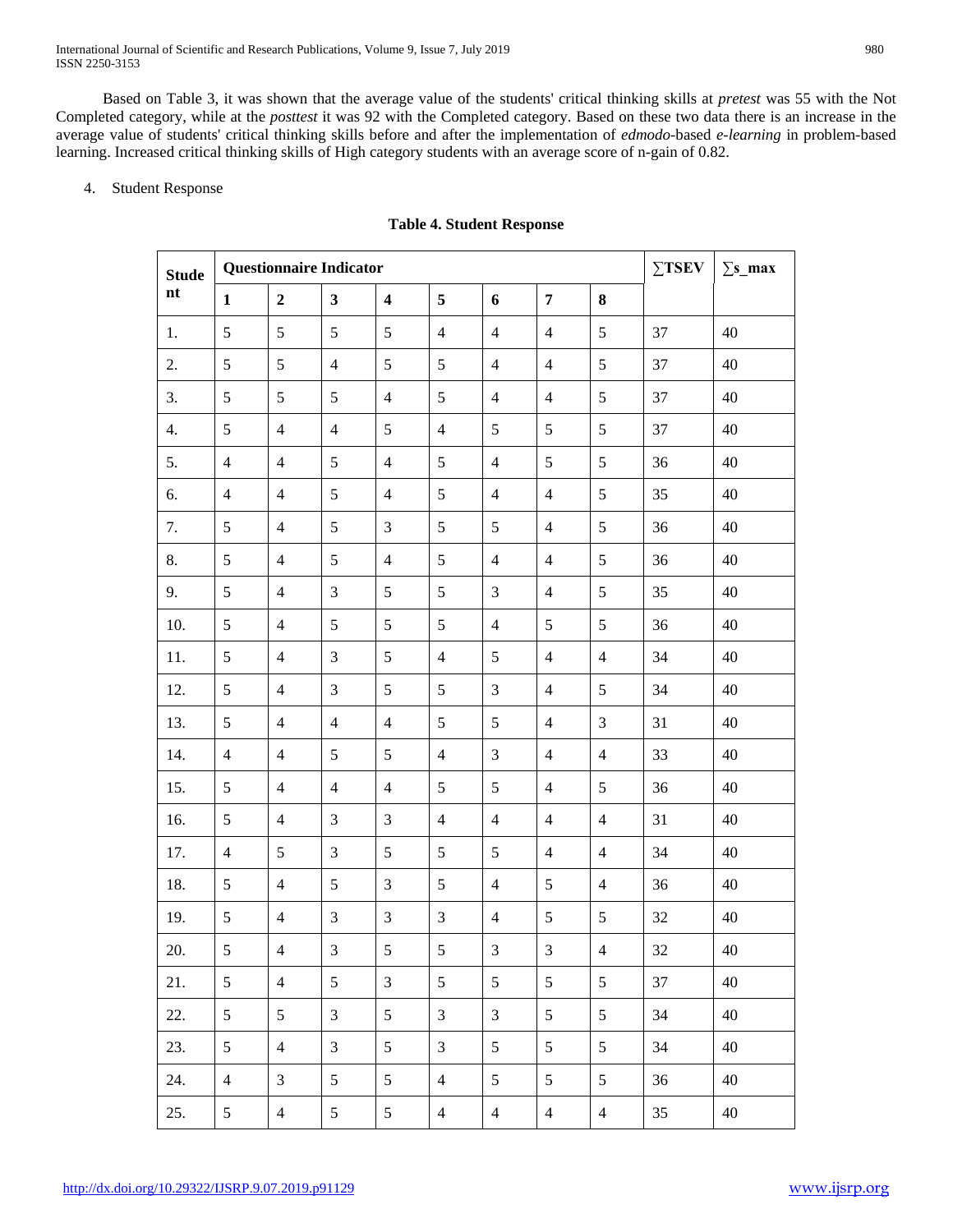| 26.          | 5              | $\overline{4}$ | 5              | 5              | 5              | 5              | $\overline{4}$ | $\overline{4}$ | 37   | 40   |
|--------------|----------------|----------------|----------------|----------------|----------------|----------------|----------------|----------------|------|------|
| 27.          | $\overline{4}$ | $\overline{4}$ | $\overline{4}$ | 5              | 5              | 5              | 5              | $\overline{4}$ | 36   | 40   |
| 28.          | $\overline{4}$ | 3              | 3              | $\overline{4}$ | $\overline{4}$ | 5              | 5              | $\sqrt{5}$     | 33   | 40   |
| 29.          | 5              | $\mathfrak s$  | 3              | $\overline{4}$ | $\overline{4}$ | $\overline{4}$ | 5              | 5              | 35   | 40   |
| 30.          | $\overline{4}$ | $\overline{4}$ | $\overline{4}$ | $\overline{4}$ | 5              | 5              | $\overline{4}$ | 4              | 34   | 40   |
| 31.          | $\overline{4}$ | $\overline{4}$ | 5              | 5              | $\overline{4}$ | 3              | $\overline{4}$ | $\overline{4}$ | 33   | 40   |
| 32.          | 5              | 5              | 5              | $\overline{4}$ | 3              | $\overline{4}$ | 3              | 4              | 34   | 40   |
| 33.          | $\mathfrak{Z}$ | 5              | $\overline{4}$ | $\overline{4}$ | $\overline{4}$ | 5              | 5              | 5              | 35   | 40   |
| 34.          | 3              | $\mathfrak s$  | 3              | 5              | 5              | 5              | 5              | $\overline{4}$ | 35   | 40   |
| <b>Total</b> |                |                |                |                |                |                |                |                | 1185 | 1360 |

 Table 4 shows the percentage of students' responses to learning activities by using *edmodo*-based *e-learning* in problembased learning through 8 item statements. Of the 8 items of statements that have been given, obtained answers with very good categories. Based on the table it can be interpreted that the response of students to the learning that has been done is Very Good with a final percentage of 87%.

## IV. DISCUSSION

## 1. Implementation of Learning

 In the preliminary activity, there is one phase of the problem learning model, namely the orientation phase of the students towards the problem. The introduction of problems is the most important phase in the problem-based learning model, because new understanding will be formed if the experience of the students is involved in the problem situation created by the teacher (Savery, 2006). This activity begins with a joint prayer activity, which is then followed by the delivery of learning objectives to be achieved. Apperception activities will have an impact on the formation of students' initial schemes because the higher the level of attention of students in learning, the higher the ability of students to absorb information in the learning process (Lapono, 2008). The second activity is core activities. The core activities consist of 4 phases of problem-based learning models which include phase 2 orienting students to learn, phase 3 guiding students to carry out individual and group activities, phase 4 developing and presenting the work, and phase 5 analyzing and evaluating problem solving processes ( Mustaji, 2018). The four phases in problem-based learning in this activity can help students optimally in improving critical thinking skills. To provide further explanation in critical thinking, students are required to be able to provide sources of evidence that support their explanation regarding the learning done. The core activity in learning begins with phase 2 of the problem learning model, which is to orient students to learn. In this phase it teaches students to learn how to design problem solving strategies, conduct investigations, and collect data (Hosnan, 2016; Wayne, et al., 2015). During this phase, each group will be given the opportunity to argue and

criticize the opinions of other groups so that each group will share and evaluate alternative conclusions that have been written. In other words, this discussion session was designed to give students the opportunity to learn to criticize the products produced (conclusions or explanations), the methods used, and the relevant sources chosen. That is because problem-based learning does not have a patent answer or a definite answer, so that each argument will be asked for evidence and strong reasons (Silver, 2004; Savery, 2006; Hosnan, 2016). The next activity after the students have had discussions between groups to improve and criticize the results of their work and other groups, students are assigned to compile a written report that contains all the results of the discussion and explanation during the learning activities. The results of the report will then be evaluated or reviewed by other groups in order to obtain final conclusions that have been agreed between groups (Wayne, et al., 2015; Hosnan, 2016).

2. Student Activity

 There are 11 aspects observed as assessment material by two observers during the learning process that are expected to emerge during learning are discussion activities that can improve students' critical thinking skills. These aspects are listed in the student assessment sheet on points 3, 4, 6, 8, and 9. In the table, data is presented on the activities of the third student, namely the students look at the task of investigating information through the activities that have been presented in the Assignment feature and the link in *Edmodo* to recognize the topic of the problem, categorized very well with the average score of each meeting in a sequence of 3.5 and 4.5. By paying attention to the question item 3, it will help students in completing the fourth activity, namely designing a solution to the problems surrounding the material presented in the Assignment feature according to the steps in the LKPD. The score of the fourth item in the fourth row is 4 and 4.5 with good and very good categories. There was an increase in activity from the first meeting to the last meeting for two meetings, it showed that students began to focus on designing solutions to problems surrounding the material presented in the Assignment feature according to the steps in the LKPD. The fifth aspect is to fill the mind map of argumentation as a result of the data obtained in the material from the Assignment feature. Based on the results of the activities obtained, the average score for the two meetings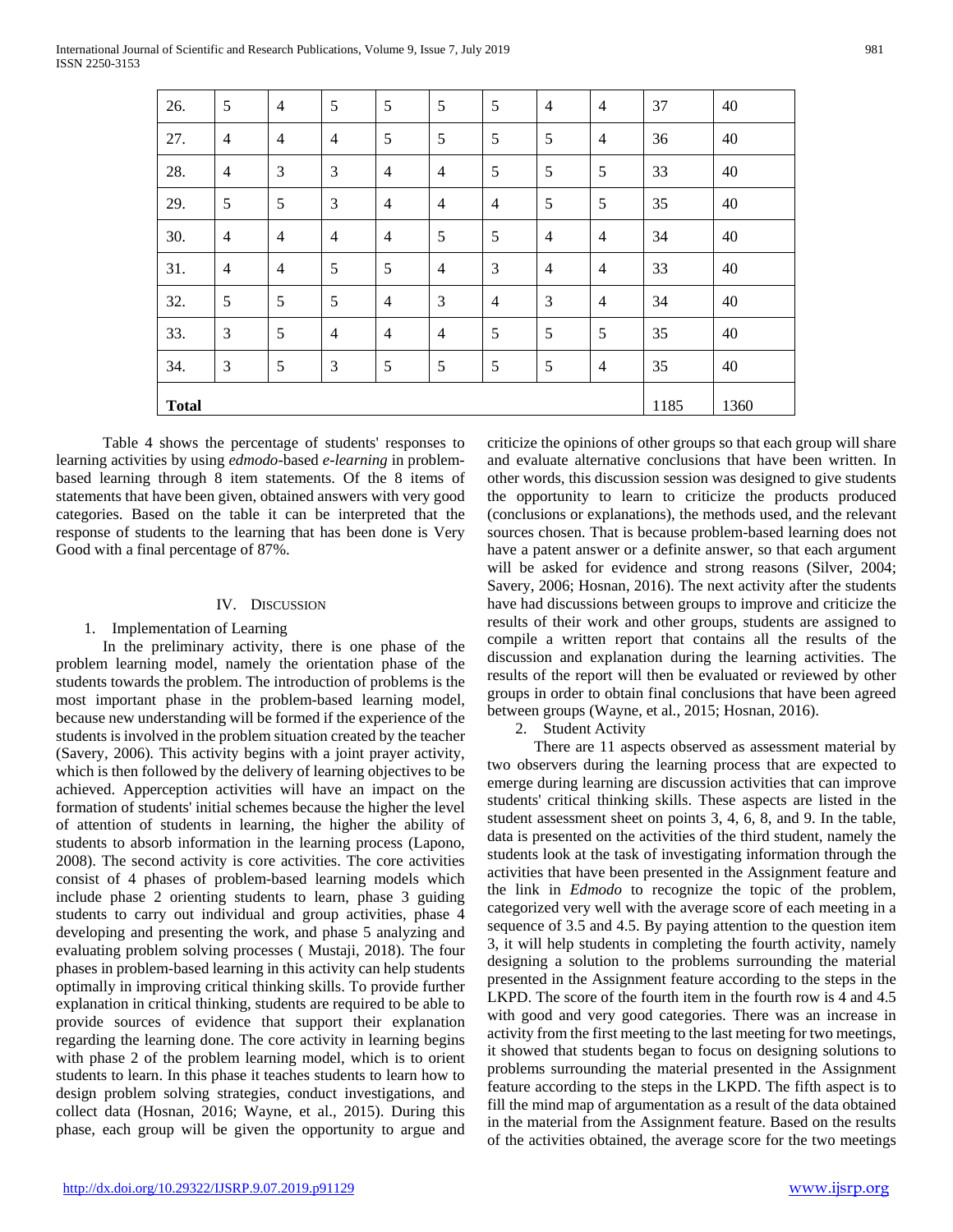is 4 and 5 respectively in the good category at the first meeting, and very good at the second meeting. At this fifth meeting there was an increase in scores, it showed that students began actively in building basic statements, giving further explanations, and conclusions in making mind maps (Hosnan, 2016). The activity of the sixth student is that students conduct interactive discussions between groups so that they can exchange arguments, criticisms, and improve explanations in the discussion forum at *Edmodo*. This activity must be carried out through group and inter-group discussions to discuss arguments or explanations that have been expressed by other groups to determine agreed and acceptable statements (Hosnan, 2016). Based on Table 4.7 the sixth activity in the two meetings experienced an increase in scores in a row namely 3.5 and 5 with sufficient and very good categories. This increase shows that students begin to actively engage in discussion activities and argue in the classroom. The activities of the sixth, seventh, eighth, and ninth students are interrelated activities. The four activities of the students are the follow-up activities carried out by students in the discussion activities, namely making and reviewing the results of discussions conducted. This report provides opportunities for students to explain the purpose of the discussion in solving problems, the methods used, and the results of their overall explanation. Writing activities are integrated into problem-based learning models with the aim that individuals can understand how to make clear evidence to be presented to readers and how to make acceptable explanations (Wayne, et al., 2015; Hosnan, 2016; Rusman, 2010).

#### 3. Test of Critical Thinking Skill

 Critical thinking skills can be developed through learning approaches with learner-centered (Snyder & Wiles, 2015). These skills can be improved through *open-ended* questions during discussions and the provision of problem-based activities in each learning activity (Awang & Ramli, 2008). Many learning approaches are student-centered, one of which is the *Problem Based Learning* (PBL) model. According to Awan, et al. (2017) the PBL model is based on Vygotsky's learning theory by using the structure of the Progresivism Philosophy and Philosophy of Pragmatism which develops human-human learning processes. According to the journal that has been investigated by Yuan, et al (2008) by adapting learning theory from Vygotsky found that PBL can improve students' critical thinking skills. The increase occurs because of the process of social interaction, assimilation, accommodation, and cognition situated in the learning process. The most fundamental thing about this theory is that there is a relationship between the learning process and the experience of students, so that if new information is received by students in line with their experience, it can be easily assimilated. Through the activities in the LKPD that are in the *edmodo*, it will provide opportunities for students to build their own knowledge and share their ideas through discussion sessions when mingling in small groups during learning, during these activities students will evaluate the results of the discussion and improve their thinking skills both verbally and non verbally. Through discussion activities that students will be accustomed to giving a simple explanation, then build basic skills in determining relevant sources so that they can support the explanation, make conclusions about the sources to be used, provide further explanations to maintain or improve arguments and sources he chose, and set the strategies and tactics that will be used in solving the problem. Critical

thinking skills are not skills that exist from birth, but skills that can be trained in the learning process. The series of critical thinking skills is facilitated in problem-based learning activities which consist of several phases, namely: student orientation to the problem, orienting students to learning, guiding students to conduct individual and group investigations, developing and presenting work, analyzing and evaluating problem solving processes.

### 4. Student Response

 Table 4 shows that the response is very well seen in item statement number 1 which shows clear material presentation to be understood. Item number 2 which explains that the material is very interesting to learn. Item number 6 learning with *e-learning* developed can increase students' knowledge and knowledge. While the response with a balanced percentage can be seen in item statement number 7, *e-learning* developed can support students' critical training.

## V. CONCLUSION

 Based on the results of data analysis, discussion of results, and research findings concluded that *edmodo*-based *e-learning* in problem-based learning has a practical category, and is effective so that it is feasible to be used to improve critical thinking skills of fifth grade students.

 Providing initial understanding of critical thinking skills to students must be done or familiarized early. It aims to make it easy for students to condition themselves in new learning situations so that students can provide active participation in critical thinking activities. Teachers need to provide guidance to students related to critical thinking skills in providing further explanations and setting strategies in problem solving through the provision of questions in the form of stimuli that facilitate the resolution of problems.

#### **REFERENCES**

- [1] Al-Rahmi, Waleed, Mugahed & Zeki, Akram, Muhammad. (2017). A Model Of Using Social Media For Collaborative Learning To Enhance Learners' Performance On Learning. *Journal of King Saud University – Computer and Information Sciences* (2017) 29, 526 - 535
- [2] Awan, Riffatun, Nisa., Hussain, Hamid., & Anwar, Nadeem. (2017) Effects Of Problem Based Learning On Student's Critical Thinking Skills, Attitudes Toward Learning And Achievement. *Journal Of Educational Research, Dept. Of Education, IUB, Pakistan* (Vol. 20 No. 2) 2017
- [3] El-Seoud, Muhammad, Samir, Abou., Taj-Eddin, Islam., Seddiek, Naglaa., El-Khouly, Mahmoud., Nosseir, Ann. (2014). E-Learning And Students Motivation : A-Research Study On The Effect Of E-Learning On Higher Education. *iJET* – Volume 9, Issue 4, 2014
- [4] Hmelo-Silver, C.E., & Barrows, H.S. (2006). Goals And Strategies Of A Problem-Based Learning Facilitator. *Interdisciplinary Journal Of Problem Based Learning, 1 (1), 21-39*
- [5] Mustaji. (2018). Pembelajaran Berbasis Masalah. Suatu Pendekatan Pembelajaran Berbasis Konstruktivistik. Yogyakarta : Absolute Media
- [6] OECD. (2014). PISA 2012 Results: What Students Know and Can Do Student Performance in Mathematics, Reading, and Science (Volume 1). PISA. OECD Publishing.
- [7] Sinprakob, Surasak & Songkram, Noawanit. (2015). A Proposed Model Of Problem-Based Learning On Social Media In Cooperation With Searching Technique To Enhance Critical Thinking Of Undergraduate Students. *Procedia – Social and Behavioral Sciences.* 174 (2015) 2027 – 2030
- [8] Synder, Julia & Wiles, Jason. (2015). Peer Led Team Learning In Introductory Biology: Effects On Peer Leader Critical Thinking Skills. *PLoS One*. 2015; 10 (1) : e0115084